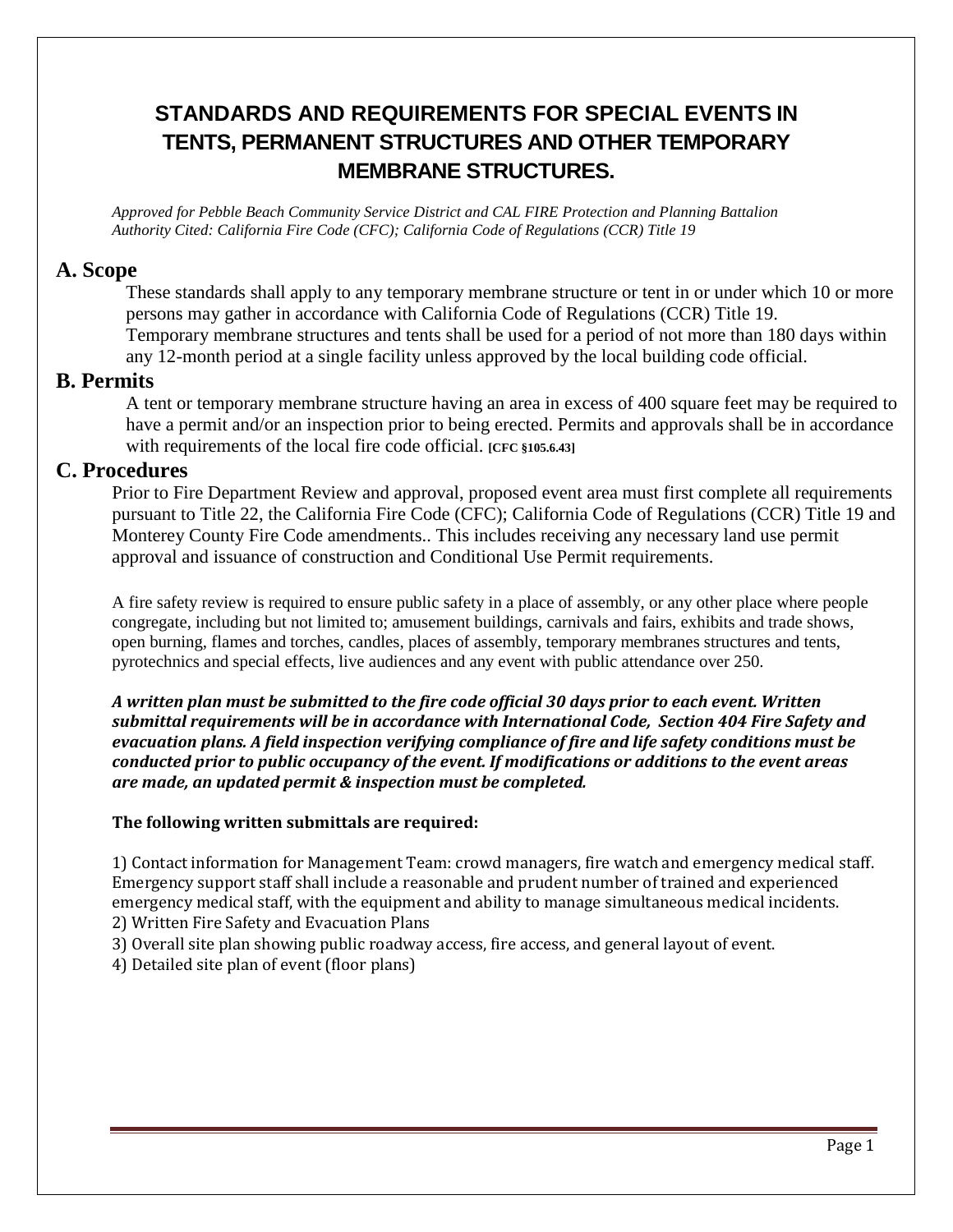## **D. Definitions**

For the purposes of this document, the following definitions shall apply:

 **Tent -** A shelter, structure or enclosure made of fabric or similar pliable material. **[CFC §2402] Membrane Structure -** An air-inflated, air-supported, cable or frame-covered structure as defined by the California Building Code and not otherwise defined as a tent. See Chapter 31 of the California Building Code. **[CFC §2402]**

## **E. Access, Location, and Parking**

- 1. Fire apparatus access shall be provided as outlined in CFC §503. Access roads shall have an unobstructed width of not less than 20 feet and an unobstructed vertical clearance of 13 feet, 6 inches. **[CFC §503.2.1]**
- 2. Temporary membrane structures and tents shall not be located within 20 feet of buildings, lot lines, parked vehicles, internal combustion engines, or other temporary membrane structures or tents. For the purpose of determining required distances, support ropes and guy wires shall be considered as part of the temporary membrane structure or tent.

*Exceptions: a.) Separation distance between temporary membrane structures and tents not used for cooking is not required when the aggregate floor area does not exceed 15,000 square feet; b.) Temporary membrane structures or tents need not be separated from buildings when all of the following conditions are met:1. The aggregate floor area of the membrane structure or tent shall not exceed 10,000 square feet; 2. The aggregate floor area of the building and membrane structure or tent shall not exceed the allowable floor area including increases as indicated in the California Building Code; 3. Required means of egress are provided for both the building and the membrane structure or tent including travel distances; 4. Fire*

*apparatus access roads are provided in accordance with Section 503 of the California Fire Code; c.) The fire code official may approve tents located in, or on, permanent buildings provided that such use does not constitute an undue hazard.* **[CFC §2403.8.2]**

3. Vehicles necessary to the operation of the establishment shall be parked at least 20 feet from any tent. No other vehicle shall be parked less than 100 feet from any tent except vehicles parked on a public street shall park at least 20 feet from any tent. **[CFC §2403.8.2]**

## **F. Anchorage and Structural Stability**

1. Membrane structures and tents and their appurtenances shall be adequately roped, braced and anchored to withstand the elements of weather and prevent against collapsing. **[CFC §2403.9]** 2. Documentation of structural stability shall be furnished to the fire code official upon request. **[CFC §2403.9]**

## **G. Flame Resistance and Flame Retardant Treatment and Standards**

- 1. Before a permit is granted, the owner or agent shall file with the fire code official a certificate executed by the State Fire Marshal certifying that the tents and membrane structures and their appurtenances; sidewalls, drops and tarpaulins are made from a flame resistant fabric or material approved by the State Fire Marshal. **[CFC §§2402.1, 2404.2, 2404.4]**
- 2. Required Label, Stencil or Stamp:

a. Each section of top and sidewall of large tents and temporary membrane structures (i.e., those designed for use by 10 or more persons) shall have a permanently-affixed a durable label bearing the following information: **[CFC §2404.3(a)**]

- i. The seal of registration.
- ii. If treated fabric, the name and registration number of the approved application concern and approved chemical used and the date of treatment.
- iii. If registered fabric, the trade name and registration number of the approved fabric and the date of production. In lieu of the permanent label, the registration information may be applied directly to the fabric by print, stamp or stencil. **[CFC §2404.3(a)]**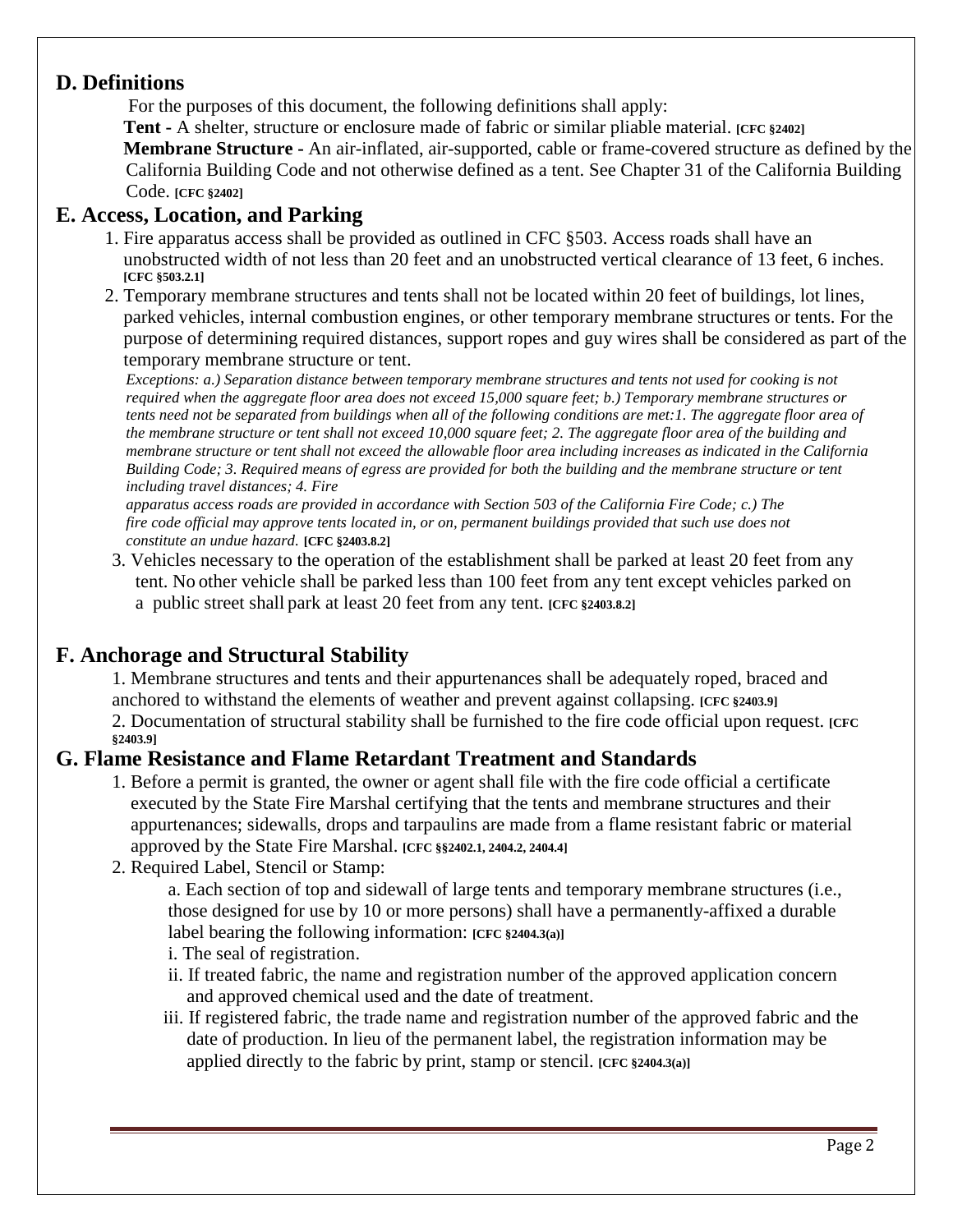- b. Small tents shall have a permanently affixed label bearing all of the information listed above for large tents, or shall meet the provisions of CPAI-84 (1975), as follows: **[CFC §2404.3]**
- i. A statement that the materials used in the manufacture of the item meet the flame resistance requirements of CPAI-84.
- ii. An identification of the manufacturer of the item. If the item bears a private label, it shall identify the private labeler and shall also contain a code mark which will permit the seller of the item to identify the manufacturer to the purchaser upon request.
- iii. A number enabling the manufacturer to identify from his records the suppliers and suppliers' lot number of the certified materials used in the item. The manufacturer shall also maintain records identifying the parties to whom he sold camping tentage. Further, the manufacturer shall maintain records identifying items manufactured from lots of certified material. Records shall be maintained for four years.
- iv. A warning label in accordance with the following, or its equivalent, must be permanently affixed to the tent at one conspicuous location and must be black letters on a white background:

### *24 point type* **WARNING** *16 point type* **KEEP ALL FLAMES AND HEAT SOURCES AWAY FROM THIS FABRIC** *12 point type* **This tent is made with flame resistant fabric which meets CPAI-84 specifications. It is not fireproof. The fabric will burn if left in continuous contact with any flame source.**

**The application of any foreign substance to the tent fabric may render the flame resistant properties ineffective.**

## **H. Maximum Occupant Load**

- 1. The occupant load allowed in an Assembly structure shall be determined in accordance with Chapter 10 of the CFC. **[CFC §2404.14]**
- 2. Every room or space that is an Assembly occupancy shall have the occupant load of the room or space posted in a conspicuous place near the main exit or exit access doorway from the room or space. **[CFC §1004.3]**
- 3. For areas without fixed seating, the number of occupants shall be computed at the rate of one occupant per unit of area as prescribed below: **[CFC §1004.1.1]**

| <b>Table 1004.1.1</b>                    | Floor area in square feet per occupant |  |
|------------------------------------------|----------------------------------------|--|
| Concentrated (chairs only $-$ not fixed) | 7 net                                  |  |
| Standing space                           | 5 net                                  |  |
| Unconcentrated (tables $&$ chairs)       | $15$ net                               |  |

## **I. Exits**

1. Exits shall be spaced at approximately equal intervals around the perimeter of the temporary membrane

structure or tent and shall be located such that all points are 100 feet or less from an exit. **[CFC §2403.12.1**] 2. Exits shall be provided in accordance with the following table: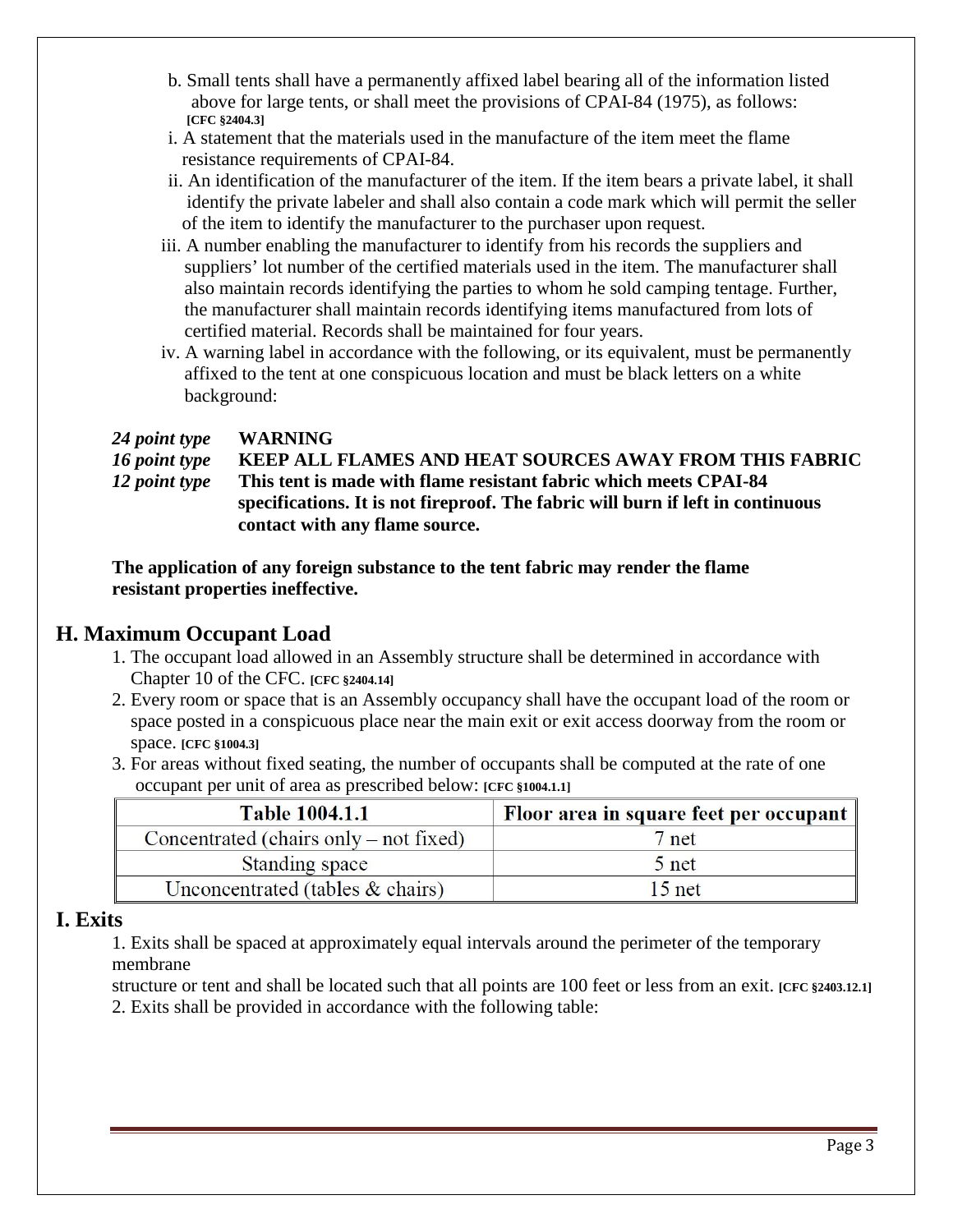### **CFC TABLE 2403.12.2 MINIMUM NUMBER OF EXITS AND EXIT WIDTHS FOR** TENTS AND TEMPORARY MEMBRANE STRUCTURES\*

| <b>Occupant Load</b> | <b>Minimum</b><br><b>Number</b><br>of Means of<br><b>Egress</b> | <b>Minimum</b><br><b>Width of Each</b><br><b>Means of</b><br><b>Egress - Tent</b> | <b>Minimum Width</b><br>of Each Means of<br>Egress -<br><b>Membrane</b><br><b>Structure</b> |
|----------------------|-----------------------------------------------------------------|-----------------------------------------------------------------------------------|---------------------------------------------------------------------------------------------|
| 10 to 199            |                                                                 | 72 in.                                                                            | 36 in.                                                                                      |
| 200 to 499           | 3                                                               | $72$ in.                                                                          | $72$ in.                                                                                    |
| 500 to 999           |                                                                 | 96 in.                                                                            | $72$ in.                                                                                    |
| 1,000 to 1,999       |                                                                 | 120 in.                                                                           | 96 in.                                                                                      |
| 2,000 to 2,999       |                                                                 | 120 in.                                                                           | 96 in.                                                                                      |
| Over 3,000           |                                                                 | 120 in.                                                                           | 96 in.                                                                                      |

 *\** The total width of means of egress in inches shall not be less than the total occupant load served by a means of egress multiplied by 0.2 inches per person. Such widths of means of egress shall be divided approximately equally among the separate means of egress.

- 3. Exit openings from tents shall remain open unless covered by a flame-resistant curtain as follows: **[CFC§2403.12.3]**
	- a. Curtains shall be free sliding on a metal support. The support shall be a minimum of 80 inches above the floor level at the exit. Curtains shall be so arranged that, when open, no part of the curtains obstruct the exit; and
	- b. Curtains shall be of a color, or colors, that contrast with the color of the tent.

### **J. Doors**

Exit doors shall swing in the direction of exit travel. To avoid hazardous pressure loss from air supported structures, such doors shall be automatic closing against operating pressures. Opening force at the door edge shall not exceed 15 pounds (66 N). **[CFC §2403.12.4]**

### **K. Maintenance of Means of Egress**

- 1. The required width of exits, aisles and passageways to a public way shall be maintained at all times. **[CFC§2403.12.8]**
- 2. Guy wires, guy ropes, and other support members shall not cross a means of egress at a height of less than eight (8) feet. **[CFC §2403.12.8]**
- 3. The surface of means of egress shall be maintained in an approved manner. **[CFC §2403.12.8]**
- 4. Exits, aisles and passageways shall not be blocked or have their minimum clear width obstructed in any manner by ticket offices, turnstiles, concessions, chairs, equipment, animal chutes, poles or guy wires, or anything whatsoever, nor shall they be blocked by persons for whom no seats are available. **[CFC §2404.23]**

### **L. Exit Illumination and Signage**

- 1. Means of egress shall be illuminated with light having an intensity of not less than one (1) footcandle at floor level while the structure is occupied. Fixtures required for means of egress illumination shall be supplied from a separate circuit or source of power. **[CFC §2403.12.7]**
- 2. Exit signs shall be clearly marked. Exit signs shall be installed at required exit doorways and where otherwise necessary to clearly indicate the direction of egress when the exit serves an occupant load of 50 or more. **[CFC §2403.12.6]**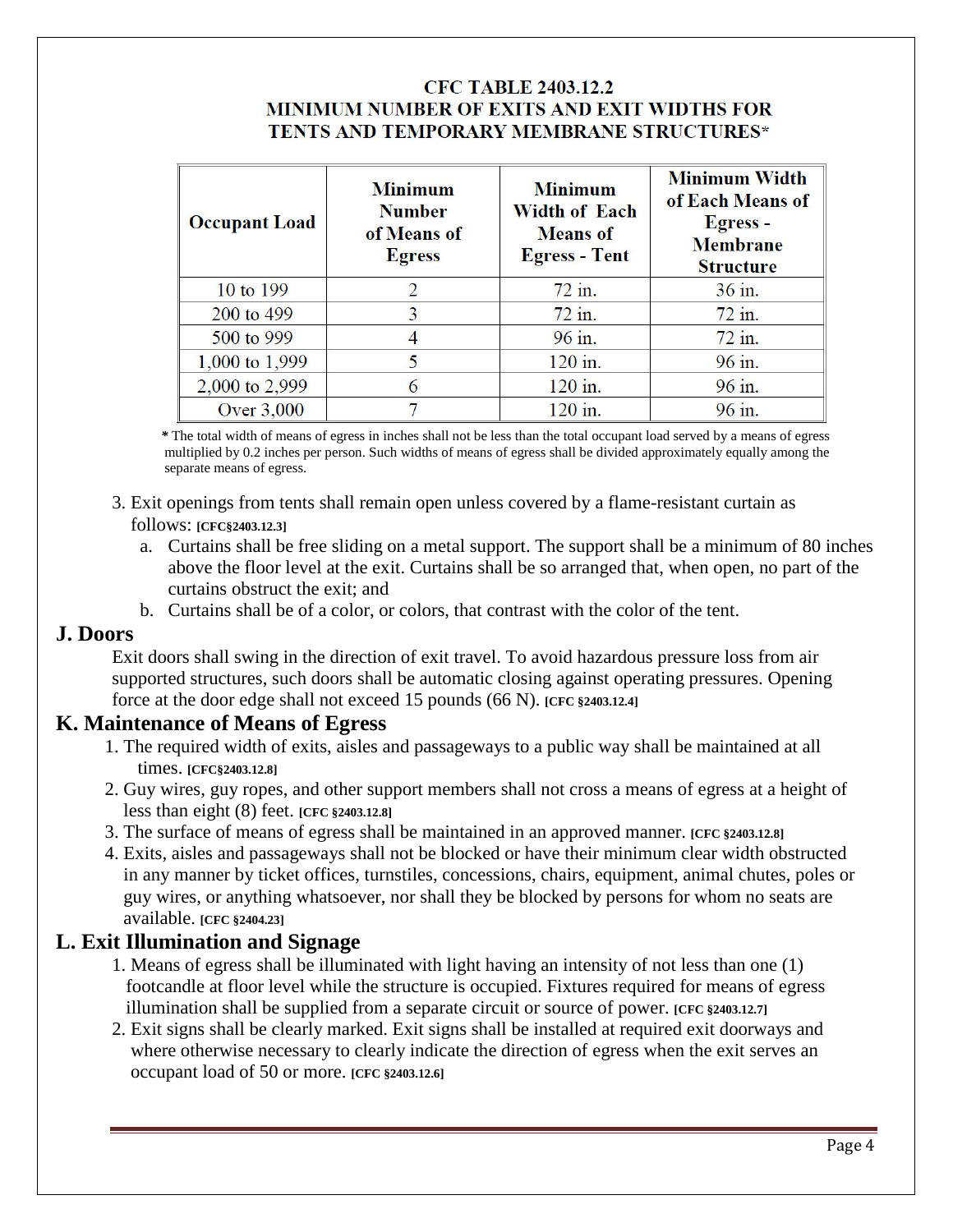- 3. Exit signs shall be either listed and labeled in accordance with UL 924 as the internally illuminated type and used in accordance with their listing or shall be externally illuminated by luminaries supplied in the following manner:
	- a. For occupant loads of 300 or less, two separate circuits, one of which shall be separate from all other circuits, shall be provided;
	- b. When the occupant load exceeds 300, two separate sources of power, one of which shall be an approved emergency system, shall be provided. Emergency systems shall be supplied from storage batteries or onsite generator set, and the system shall be installed in accordance with the Electrical Code. The emergency system provided shall have a minimum duration of 90 minutes at full design demand **[CFC§2403.12.6.1]**

## **M. Seating Arrangements and Aisle Spacing**

- 1. Seating arrangements and aisle spacing shall be in accordance with Chapter 10 of the CFC and meet the approval of the fire code official. **[CFC §§2403.11, 2403.12.5.1]**
- 2. Aisle width for areas with no fixed seating shall be as follows:
	- a. In public areas without fixed seats, the minimum clear aisle width shall be 44 inches and aisles shall be progressively increased in width to provide, at all points, not less than 1 foot of aisle width for each 50 persons served by such aisle at that point. [CFC §2403.12.5]
	- c. In areas serving employees only, the minimum aisle width shall be 24 inches but not less than the width required by the number of employees served in accordance with CFC

Table 2403.12.2.

- 3. Aisles shall terminate at a cross aisle, foyer, doorway, or vomitory having access to an exit. **[CFC §1028.9.5]**
- 4. Aisles shall not have a dead end greater than 20 feet in length. **[CFC §1028.9.5]**
- 5. Where seating rows have 14 or fewer seats, the minimum clear aisle access way shall not be less than 12 inches measured as the clear horizontal distance from the back of the row ahead and the nearest projection of the row behind. **[CFC §1028.10]**
	- a. The clear width shall be increased as follows:
		- i. For rows of seating served by aisles or doorways at both ends, there shall not be more than 100 seats per row. A minimum clear width of 12 inches between rows shall be increased by 0.3 inch for every additional seat beyond 14, but the minimum clear width is not required to exceed 22 inches. **[CFC§1028.10.1]**
		- ii. For rows of seating served by an aisle or a doorway at one end only, the minimum clear width of 12 inches between rows shall be increased by 0.6 inch for every additional seat beyond seven, but the minimum clear width is not required to exceed 22 inches. **[CFC §1028.10.2]**
- 6. Aisle access ways serving arrangements of seating at tables shall provide a minimum of 12 inches of width plus ½ inch of width for each additional 1 foot, or fraction thereof, beyond 12 feet of aisle access way length measured from the center of the seat farthest from an aisle. **[CFC §1017.4.2]**
- 7. The distance to the point where the occupant has a choice of two directions of travel to an exit shall not exceed 30 feet from the point where the occupant is seated. In addition, where one of the two paths of travel is across the aisle through a row of seats to another aisle, there shall not be more than 24 seats between the two aisles, and the minimum clear width between the rows for the row between the aisles shall be 12 inches plus 0.6 inch for each additional seat above seven in the row between aisles. **[CFC §§1028.8, 1028.8.1]**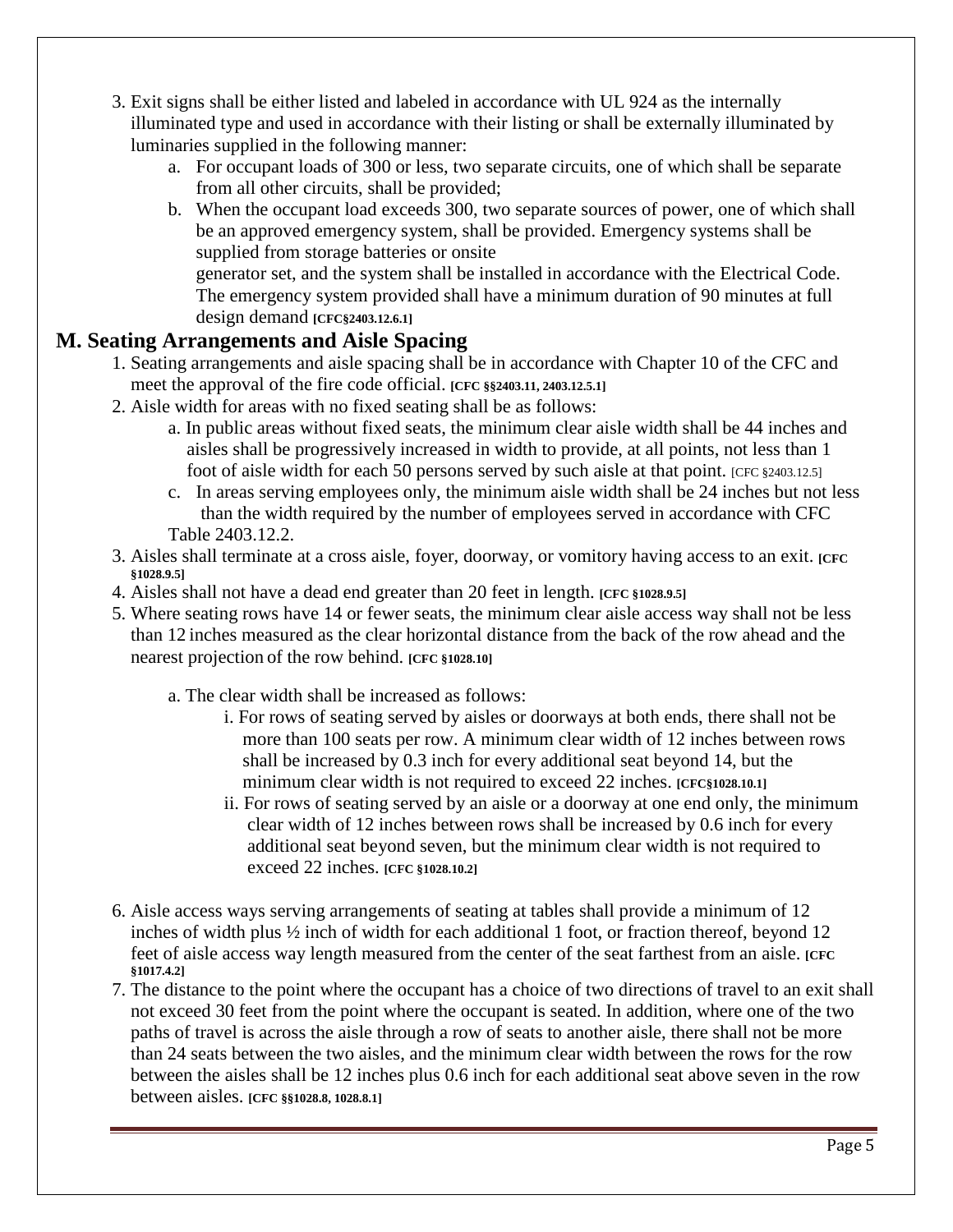8. When there are 300 or more loose seats, folding chairs, or similar seating facilities that are not fixed to the floor, chairs shall be bonded together in groups of three or more. Bonding of chairs is not required when tables are provided for dining or similar purposes. **[CFC §1014.4]**

## **N. Smoking and Open or Exposed Flames**

- 1. Smoking shall not be permitted in any tent or temporary membrane structure or in any adjacent areas where hay, straw, or any other combustible materials are stored or used. Approved "NO SMOKING" signs shall be conspicuously posted. **[CFC §2404.6]**
- 2. Open flame or other devices emitting flame, fire, spark or heat or any flammable liquids, gas, charcoal or other cooking device or any other unapproved devices shall not be used in, or located within 20 feet of the tent or membrane structure while open to the public unless approved by the fire code official. **[CFC §2404.7]**

# **O. Flammable or Combustible Liquids and Liquefied Petroleum Gas (LP-gas)**

- 1. Flammable-liquid-fuel equipment shall not be used in temporary membrane structures or tents. **[CFC §2404.17.1]**
- 2. Refueling shall be performed in an approved location not less than 20 feet from temporary membrane structures and tents. **[CFC §2404.17.3]**
- 3. Flammable and combustible liquids shall be stored outside in an approved manner not less than 50 feet from temporary membrane structures and tents. **[CFC §2404.17.2]**
- 4. LP-gas shall be located outside. Safety release valves shall be pointed away from temporary membrane structures and tents. **[CFC §2404.16.2]**
- 5. Portable LP-gas containers having a capacity of 500 gallons or less shall have a minimum separation between the container and structure of not less than 10 feet. **[CFC §2404.16.2.1]**
- 6. Portable LP-gas containers having a capacity of 500 gallons or more shall have a minimum separation between the container and structure of not less than 25 feet. **[CFC §2404.16.2.2]**
- 7. Portable LP-gas containers, piping, valves and fittings located outside and being used to fuel equipment inside a tent or membrane structure shall be adequately protected to prevent tampering, damage by vehicles or other hazards, and shall be located in an approved location. **[CFC §2404.16.3]**
- 8. Portable LP-gas containers shall be securely fastened to prevent unauthorized movement. **[CFC §2404.16.3]**

# **P. Generators**

Generators and other internal combustion power sources shall be separated from tents or membrane structures by a minimum of 20 feet and shall be isolated from contact with the public by fencing, enclosure, or other approved means. **[CFC §2404.19]**

# **Q. General Fire Safety**

- 1. There shall be a minimum clearance of at least 3 feet between the fabric envelope and all contents located inside tents and membrane structures. **[CFC §2404.11]**
- 2. Combustible vegetation, hay, straw, trash and similar combustible material shall be removed from the area occupied by a temporary membrane structure or tent and from areas within 50 feet of tents and membrane structures to which the public is admitted. **[CFC §§2404.21, 2404.5]**
- 3. Floor coverings, bunting, combustible decorative materials and effects, including sawdust when used on floors or passageways, shall be composed of flame-resistant material meeting performance criteria of NFPA 701 or shall be treated with a flame retardant in an approved manner and meet the flame propagation criteria of NFPA 701. **[CFC §2404.2]**
- 4. Hay, straw, shavings or similar combustible materials shall not be located within, or used on the floor of, any tent or membrane structure unless it is made flame resistant in an approved manner, or when approved by the fire code official, kept adequately damp when the tent is occupied. **[CFC**]  **§2404.5]**
- 5. The floor surface inside tents or membrane structures and the grounds outside and within a 30-foot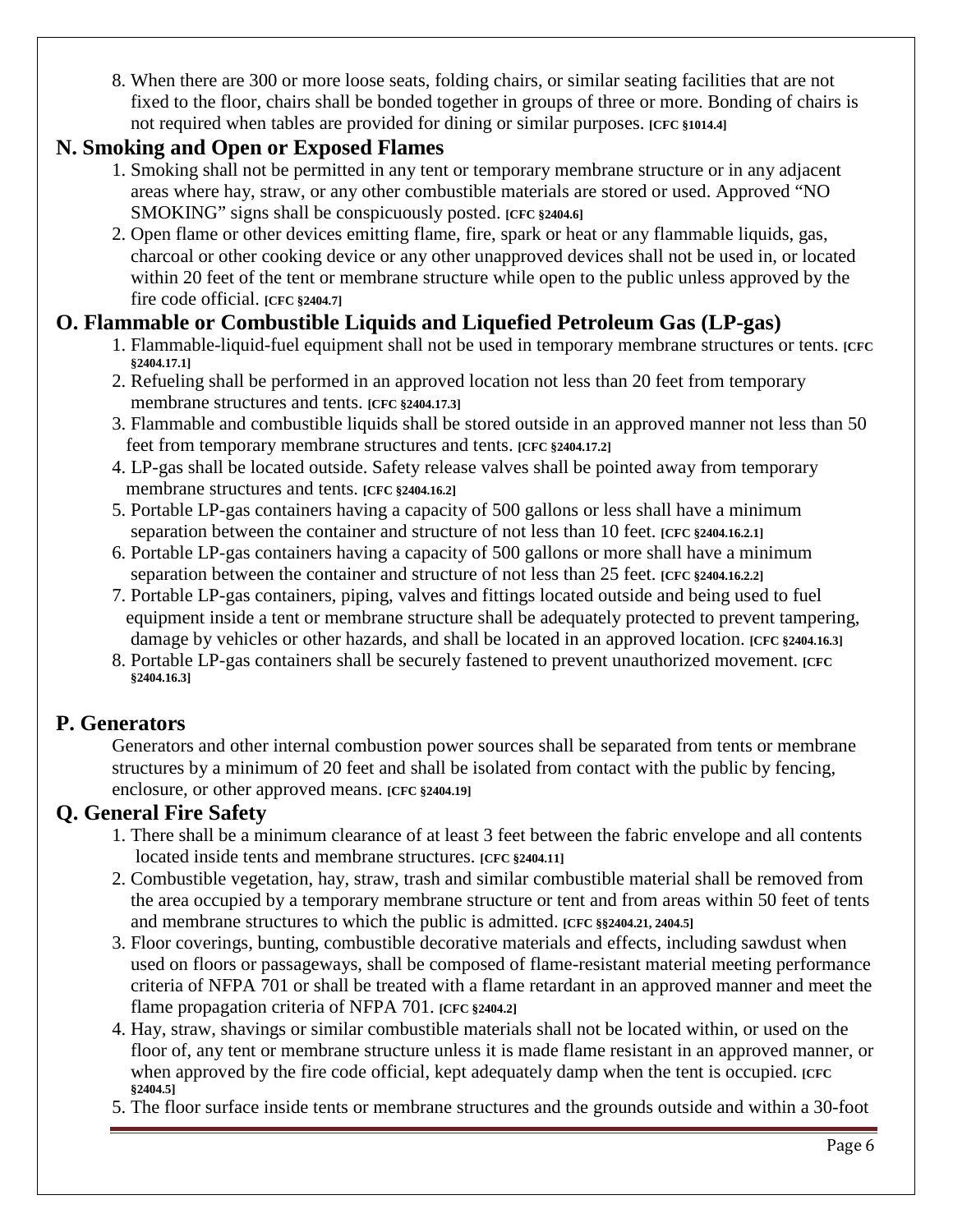perimeter shall be kept free and clear of combustible waste and other combustible materials that could create a fire hazard. Such wastes shall be stored in approved containers until removed from the premises at least once a day during the period the structure is occupied. **[CFC §2404.22]**

6. Any condition that presents a fire hazard, would contribute to the rapid spread of fire, interfere with the rapid exit of persons from tents, or interfere with or delay the extinguishment of a fire, shall be immediately corrected as ordered by the fire code official. **[CFC §2402.1]**

# **R. Heating and Cooking Equipment**

- 1. Cooking equipment is permitted only inside tents and temporary membrane structures used exclusively for the cooking of food. No other uses such as public assembly, sales, displays, etc. are permitted inside a tent where cooking is allowed. *[Exception: Operations such as warming of foods, cooking demonstrations and similar operations that use solid flammables, butane or other similar devices that do not pose an ignition hazard may be approved by the fire code official for use inside an tent or temporary membrane structure occupied by the public.]* **[CFC §§2404.7, 2404.15.4]**
- 2. Gas, liquid and solid fuel-burning equipment shall be vented to the outside air as specified in the California Mechanical Code. Where vents or flues are used, all portions of the tent membrane structure shall be not less than 12 inches from the flue or vent. Solid fuel burning equipment shall be equipped with a spark arrester having openings not exceeding ¼-inch wire mesh. **[CFC §2404.15.2]**
- 3. Tents with sidewalks or drops where cooking is performed shall be separated from other temporary membrane structures and tents by a minimum of 20 feet. **[CFC §2404.15.5**]
- 4. Outdoor cooking that produces sparks or grease-laden vapors shall not be performed within 20 feet of a tent or membrane structure. **[CFC §2404.15.6]**
- 5. Open flame or other devices emitting flame, fire, spark or heat or any flammable liquids, gas, charcoal or other cooking device or any other unapproved devices shall not be used in, or located within 20 feet of the tent or membrane structure while open to the public unless approved by the fire code official. All other cooking equipment shall be located a minimum of 10 feet from temporary membrane structures and tents. **[CFC §§2404.7, 2404.15.3]**
- 6. Heating and cooking equipment shall not be located within 10 feet of exits or combustible materials. **[CFC§2404.15.3]**
- 7. All cooking and heating equipment, tanks, piping, hoses, fittings, valves, tubing, and other related components shall be installed in accordance with the California Mechanical Code and shall be approved by the fire code official. **[CFC §2404.15.1]**

## **S. Portable Fire Extinguishers and Other Fire Protection Equipment**

- 1. Minimum fire extinguisher coverage shall be provided in every tent and temporary membrane structure as follows:
	- a. 200 to 500 square feet of floor area: one 2-A extinguisher plus one in each auxiliary adjacent tent; **[CFC§2404.12(a)]**
	- b. Each additional 2,000 square feet of floor area or fraction thereof: one 2-A extinguisher. **[CFC §2404.12(a)]**
- 2. At least one 10 B-C extinguisher shall be provided for each generator or transformer. **[CFC §2404.12(b)]**
- 3. At least one 10 B-C extinguisher shall be provided in the kitchen, dining areas and at locations where flammable or combustible liquids or flammable gases are used, stored or dispensed. **[CFC §2404.12(c)]**
- 4. Tents having a capacity of 1,000 or more persons shall be protected along the long sides with fire hose lines of at least 1<sup>1/2</sup>-inch inside diameter and of sufficient length to reach either end of the tent. The water supply shall either be from the public water mains or from tanks having a capacity of not less than 500 gallons.

There shall be at least 65 pounds of flowing pressure at the nozzle of the hose line when a  $1/2$  –inch tip is used. **[CFC §2404.13]**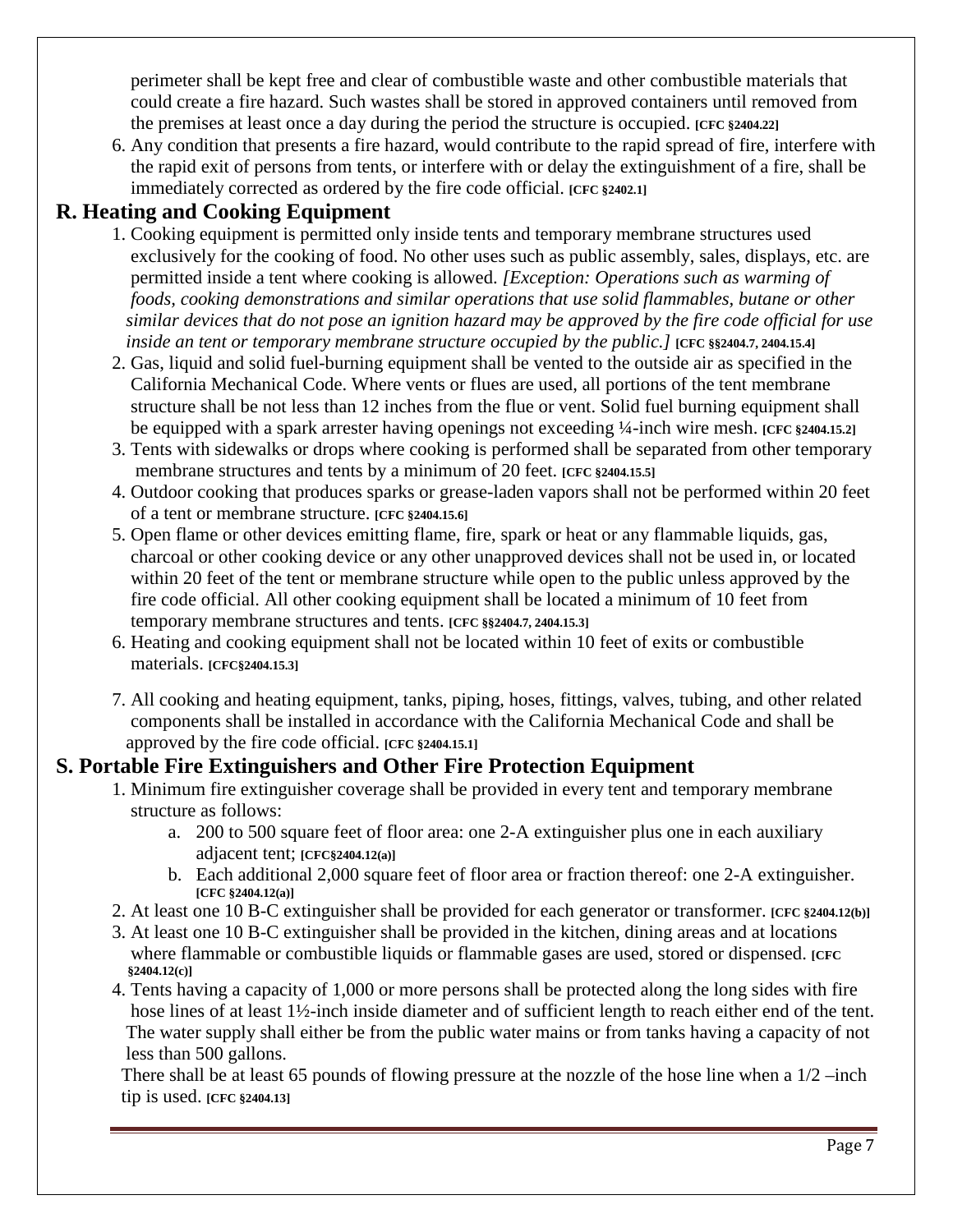5. Other fire protection equipment shall be maintained at the site as required by the fire code official. **[CFC§2404.13]**

# **T. Standby Personnel and Crowd Managers**

- 1. Trained crowd managers shall be provided where more than 250 people congregate or in tents And membrane structures when required by the fire code official. The minimum number of crowd managers shall be established at a ratio of one crowd manager to every 250 persons. Where approved by the fire code official, the ratio of crowd managers may be reduced where the facility is equipped throughout with an approved automatic sprinkler system or based on the nature of the event. **[CFC §§403.3, 2404.20.2]**
- 2. When, in the opinion of the fire code official, it is essential for public safety in a tent or membrane structure, because of the number of persons, or the nature of the event the owner, agent or lessee shall employ one or more qualified persons, as required and approved, to remain on duty during the times such places are open to the public, or when such event is being conducted. **[CFC §2404.20]**

## **U. Fire Watch**

1. A temporary measure intended to ensure continuous and systematic surveillance of a building or portion thereof by one or more qualified individuals for the purposes of identifying and controlling fire hazards, detecting early signs of unwanted fire, raising an alarm of fire and notifying the fire department. (California Fire Code Section 202)

## **V. Housekeeping**

- 1. Weeds and other combustible vegetation shall be removed from within 30' of the tent area. Hay, straw, trash, and other combustible materials shall not be stored within 30' of the tent. The floor surface inside, including the grounds adjacent to or within 30' outside, shall be kept free of combustible waste.
- 2. Trash receptacles shall be constructed of non-combustible material. **[CCR Title 19 Chapter 1, Article 3.19.]**

## **W. Inspections**

A member of the CAL FIRE Protection and Planning Battalion will conduct an inspection for the approval of the permit application prior to the area being accessible to the public. You are strongly encouraged to schedule well in advance for any required inspections. Required inspection scheduling that provides at least 24 hours and will be accommodated subject to personnel availability. The installer/contractor and user shall be on site during the inspection.

 Upon the inspector's arrival, the structure shall be completely erected and compliant with all applicable code requirements. A copy of this document, site plan, and permit shall be available for the inspector.

## **X. Site plans and uniformed identification for tents and temporary membrane structures for emergency and medical responders for evacuation plans**

- 1. Accurate site plans and tent names
- 2. Emergency egress or escape routes and whether evacuation of the building is to be complete or, where approved, by selected floors or areas only.
- 3. Procedures for employees who must remain to operate critical equipment before evacuating.
- 4. Procedures for assisted rescue for persons unable to use the general means of egress unassisted.
- 5. Procedures for accounting for employees and occupants after evacuation has been completed.
- 6. Identification and assignment of personnel responsible for rescue or emergency medical aid.
- 7. The preferred and any alternative means of notifying occupants of a fire or emergency.
- 8. The preferred and any alternative means of reporting fires and other emergencies to the fire department or designated emergency response organization.
- 9. Identification and assignment of personnel who can be contacted for further information or explanation of duties under the plan.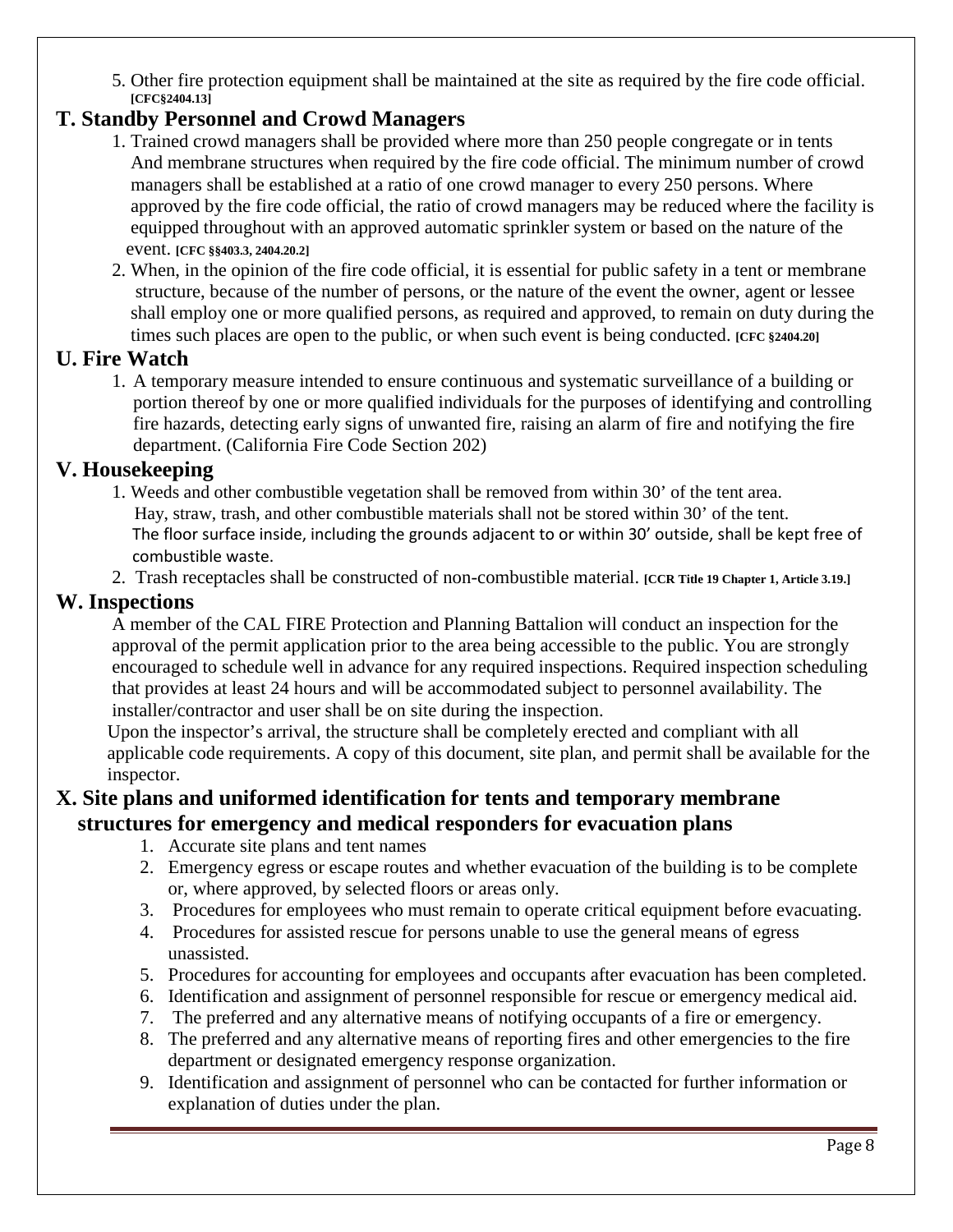10. A description of the emergency voice/alarm communication system alert tone and preprogrammed voice messages, where provided.

## **Y. Fire Safety Plans**

- 1. The procedure for reporting a fire or other emergency.
- 2. The life safety strategy and procedures for notifying, relocating or evacuating occupants/event attendees, including occupants who need assistance.
- 3. Site plans indicating the following:
- 4. The occupancy assembly point.
- 5. The locations of fire hydrants.
- 6. The normal routes of fire department vehicle access.

## **Z. Overall Site Plan**

- **Site Plans** shall include the following:
	- 1. An accurate scale or dimensioned site diagram indicating distances from any tents or temporary structures, location of planned event in proximity to permanent buildings, access drives, emergency access roads, parking areas, other tents or canopies, cooking and heating appliances and equipment, propane tanks, flammable liquids, pyrotechnic activities, stage locations, food or beverage service, and property lines, and roadways.
	- 2. Locations of management team, crowd managers, and first aid stations and/or roaming EMT.
	- 3. A statement which identifies the intended use of all structures and the dates for which the permit is required.
	- 4. Flame retardant certificate(s) for tent/canopy material. (CCR Title 19, Chapter 2, Article 4.) The regulations of the State Fire Marshal for large and small tents, awnings and other fabric enclosures shall also apply.
	- 5. Dimensions for all tents, canopies and membrane structures.

### **Detailed plans of event (floor plans)**

**Floor plans** in permanent structures shall identify the following:

- 1. Exits.
- 2. Primary evacuation routes.
- 3. Secondary evacuation routes. (required)
- 4. Accessible egress routes.
- 5. Areas of refuge.
- 6. Exterior areas for assisted rescue.
- 7. Manual fire alarm boxes.
- 8. Portable fire extinguishers.
- 9. Occupant-use hose stations.
- 10. Fire alarm annunciators and controls.
- 11. A list of major fire hazards associated with the normal use and occupancy of the premises, including maintenance and housekeeping procedures.
- 12. Identification and assignment of personnel responsible for maintenance of systems and equipment

installed to prevent or control fires.

13. Identification and assignment of personnel responsible for maintenance, housekeeping and controlling fuel hazard sources.